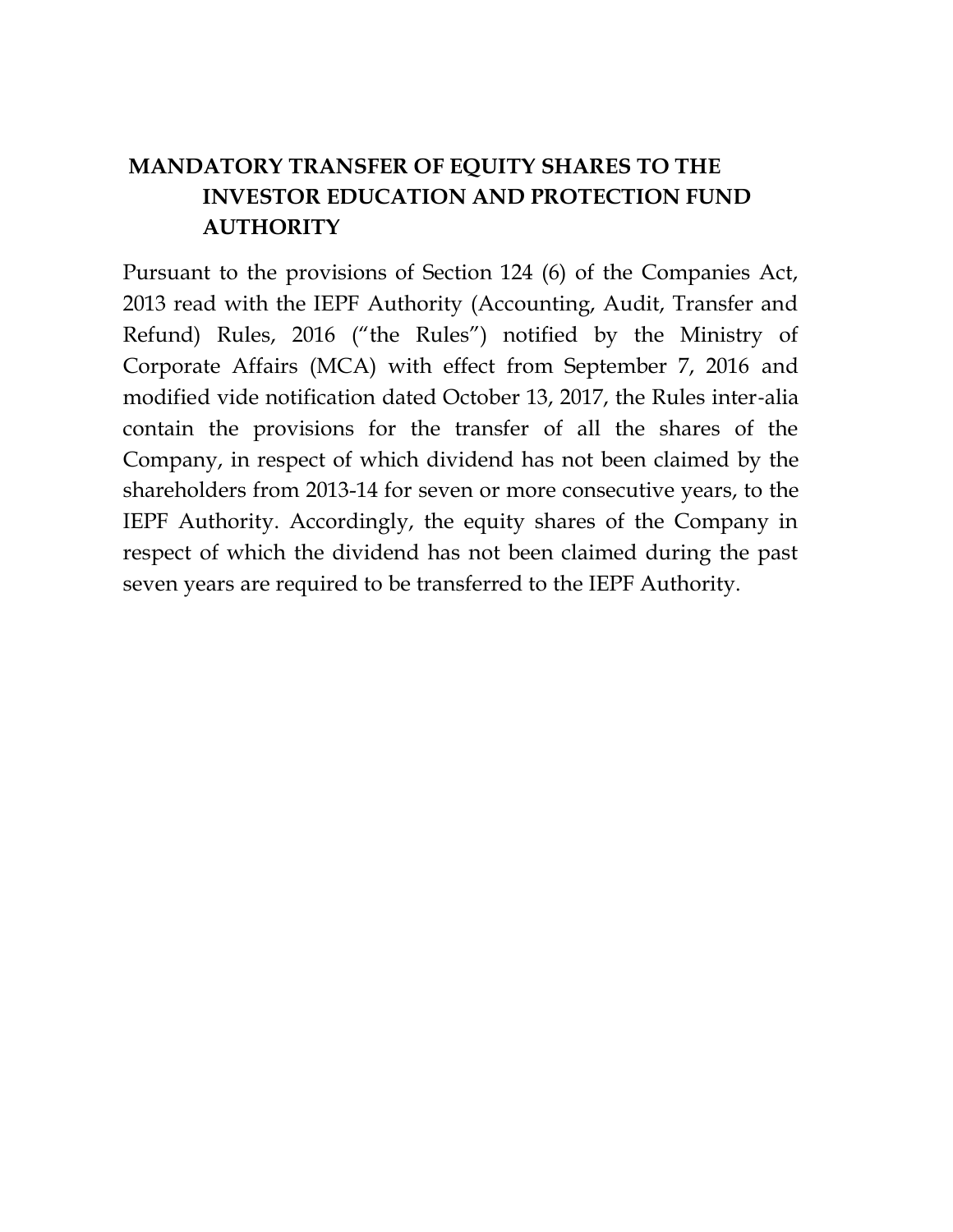|             |                  |                                | <b>SHARES</b>      |
|-------------|------------------|--------------------------------|--------------------|
|             | FOLIO NO/DP ID - |                                | <b>LIABE TO BE</b> |
| <b>SRNO</b> | <b>CLIEND ID</b> | <b>NAME</b>                    | <b>TRANSFER TO</b> |
|             |                  |                                | <b>IEPF</b>        |
|             | 10043001         | SHILPA RASIKLAL SHAH           | 168                |
|             | 20043033         | RATHNA                         | 50                 |
|             | 30043034         | <b>KRISHNA BAI</b>             | 50                 |
|             | 4 004 30 35      | S ANANTA KRISHNAN              | 166                |
|             | 5 0043178        | <b>KAMLESH BHATIA</b>          | 33                 |
|             | 60043203         | ANAND BABURAO MALI             | 48                 |
|             | 7 0043212        | <b>KHORSHED HARVER</b>         | 233                |
|             | 80043382         | NARHARI KHANOLKAR              | 66                 |
|             | 9 0 0 4 3 3 8 3  | NARHARI KHANOLKAR              | 66                 |
|             | 10 0043534       | SHAIKH ALTAF HUSAIN            | 33                 |
|             | 11 0043686       | RAKESH NARAIN MATHUR           | 166                |
|             | 12 004 3957      | DILIP VAIDYA                   | 33                 |
|             | 13 0044107       | <b>KUNAL N DESAI</b>           | 66                 |
|             | 14 0044130       | <b>SUMA PAI</b>                | 83                 |
|             | 15 0044300       | <b>JAGJIT S CHANANA</b>        | 66                 |
|             | 16 0044337       | ZAFRUNNISA ISMAIL SHAIKH       | 8                  |
|             | 17 0044407       | SANGHI CORPORATE SERVICES LTD. | $\overline{2}$     |
|             | 18 0044831       | <b>BINDU DEEPAK MASHRU</b>     | 133                |
|             | 19 0044897       | KISHORE D PAREKH               | 66                 |
|             | 2010045376       | LAXMANBHAI B ITALIA            | 66                 |
|             | 21 0045414       | BASAWARAJ SHANKARAPPA PATEL    | 66                 |
|             | 22 0045487       | AKHILESH KUMAR GUPTA           | 8                  |
|             | 23 0045533       | RAMESH NALAWADE                | 66                 |
|             | 24 0045 644      | PRATIMA SUHAS KHANDKE          | 66                 |
|             | 25 0045650       | <b>MAMTA GOEL</b>              | 66                 |
|             | 26 0045657       | <b>J S PASRICHA</b>            | 66                 |
|             | 27 0045741       | NATUBHAI MOHANLAL PATEL        | 66                 |
|             | 28 0045998       | ATUL RAJPURKAR                 | 333                |
|             | 29 0046079       | <b>SANJAY PARIKH</b>           | 66                 |
|             | 30 0046315       | LAXMIKANT C PATEL              | 200                |
|             | 31 0046781       | S RAMA KRISHNA GUPTA           | 66                 |
|             | 32 004 6881      | AJAY RAWAL                     | 66                 |
|             | 33 0046959       | RAMA NAND GUPTA                | 133                |
|             | 34 004 70 35     | TARA CHAND SHARMA              | 200                |
|             | 35 0047078       | SAILENDRA LALL SEAL            | 10 <sup>1</sup>    |
|             | 36 0047300       | MANISH CHANDRAKANT MIRANI      | 133                |
|             | 3710047420       | VCSANT BAPURAO KHODKE          | 66                 |
|             | 38 0047455       | SHANTA RAVI                    | 34                 |
|             | 39 0047527       | <b>KIRIT C MEHTA</b>           | 66                 |
|             | 40 0047715       | PANDYA UTPAL SANATBHAI         | 66                 |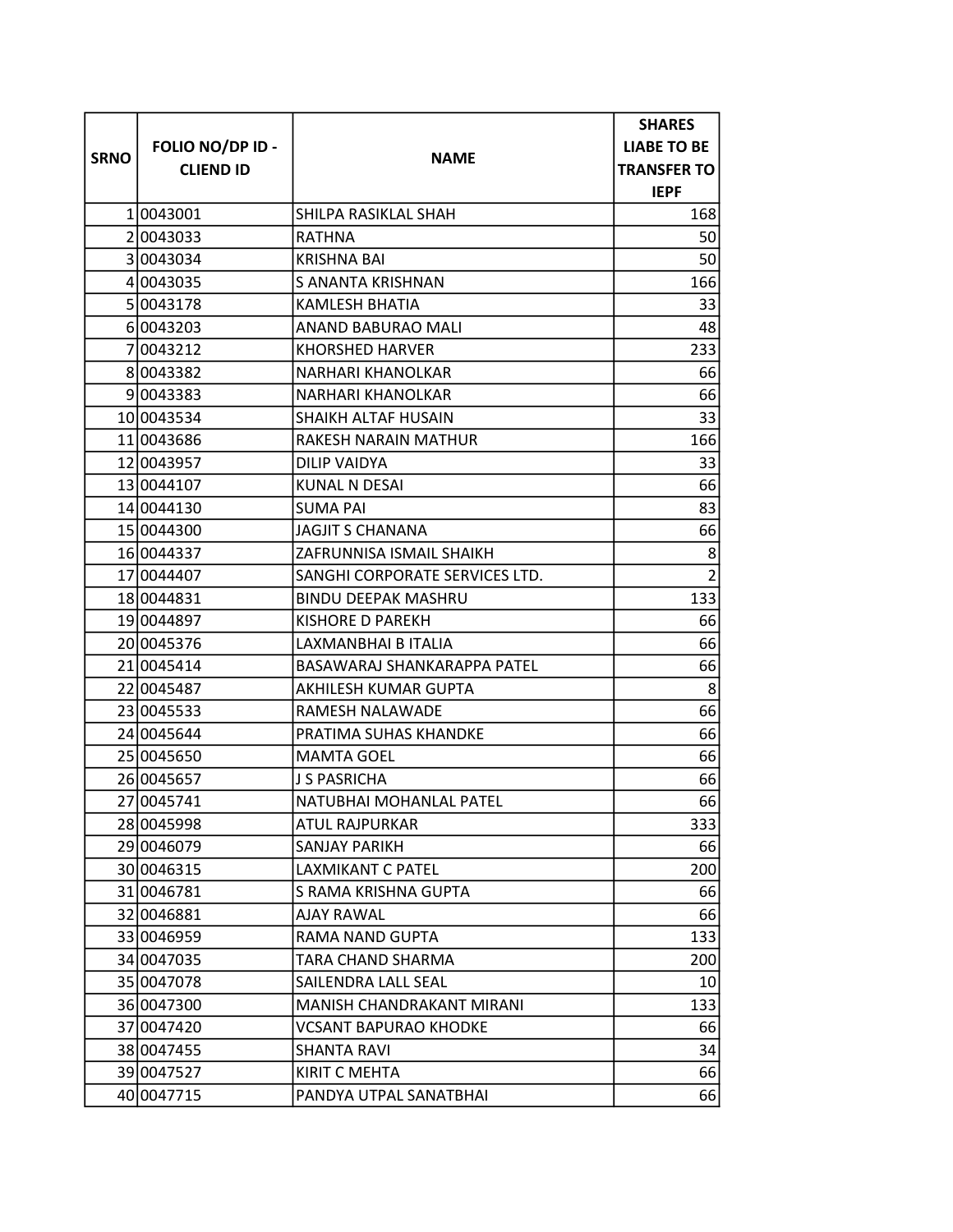| 41 0047783               | RAM SHAH                      | 66             |
|--------------------------|-------------------------------|----------------|
| 42 0047907               | DEVENDRA K NIGAM              | 133            |
| 43 004 8007              | <b>MANOJ SHAH</b>             | 266            |
| 44 004 8024              | <b>BAKULA T SHAH</b>          | 66             |
| 45 0048092               | GIRISH B SHAH                 | 33             |
| 46 0048346               | KISHORE KRISHNALAL MISTRY     | 53             |
| 47 0048369               | SHAH KIRTIKUMAR BHIKHABHAI    | $\overline{2}$ |
| 48 0048 588              | NISHA GANESHA SHENOY          | 5              |
| 49 0048 658              | <b>AJAY K JHAVERI</b>         | 266            |
| 50 0048754               | PARDEEP ARORA                 | 293            |
| 51 0048827               | R VEERENDRA KUMAR KANKARIA    | 66             |
| 52 0048838               | ASEEM RASTOGI                 | 333            |
| 53 0049673               | <b>KUMUDINI LELE</b>          | 66             |
| 54 004 980 5             | <b>MANILAL GUPTA</b>          | 66             |
| 55 0049814               | SULOCHANA L RUPANI            | 200            |
| 56 0049924               | V CHANDRASEKAR                | 66             |
| 57 0049955               | DEEPAK VASANTLAL MASHRU       | 133            |
| 58 0050134               | SACHIDANAND Y N               | 66             |
| 59 0051085               | KRISHAN D BROOTA              | 66             |
| 60 0051639               | NEERAJ GARG                   | 66             |
| 61 0052340               | SHARVINI J PATEL              | 66             |
| 62 1201120000103459      | GHANSHYAM DULABHAI MANGUKIYA  | 66             |
| 63 1201210100066432      | RAJ KUMARI LOHIYA             | 266            |
| 64 1201770000012653      | KANTILAL KATARIA              | 1630           |
| 65 1201770100517291      | RAMA KANT MISHRA              | 66             |
| 66 1201800000181810      | PRAFULLABEN MANSUKH SUDANI    | 1              |
| 67 1201910100046407      | SHARDA.                       | 333            |
| 68 120 249 010 00 30 852 | <b>GEETA BAGGA</b>            | 66             |
| 69 1202540000288437      | SANTOSH NARANG                | 66             |
| 70 12025 70000141937     | ASHA DAGA                     | 66             |
| 71 1202600000003196      | S. L. JINDAL                  | 133            |
| 72 1203000000000824      | DHEERAJ KUMAR R.K BAKREWAL    | $1\vert$       |
| 73 1203320000200150      | PANKAJ ANANTRAI MEHTA         | 33             |
| 74 12033 200006 18423    | JAYABEN NARANBHAI BARAIYA     | 66             |
| 75 1203320003155590      | ASHOK UDHARAM LULLA           | 66             |
| 76 1203390000049245      | ANIL S JAJOO                  | 66             |
| 77 1204550000014294      | SAGAR S M                     | 13             |
| 78 1207600000004217      | MADUBALA.                     | 66             |
| 79 1301990000289063      | DAKSHA JAYPRAKASH MEHTA       | 800            |
| 80 130 286 000 00 87441  | SNEEA GAUTAM PAROLIA          | 368            |
| 81 1303190000036376      | OM PRAKASH GUPTA              | 66             |
| 82 AA00011               | ANITA AJWANI                  | 168            |
| 83 AB00032               | ANUSAYA JAISINGH BHINGARDEVE, | 93             |
| 84 AG00002               | A R ABDUL GAFFAR              | 669            |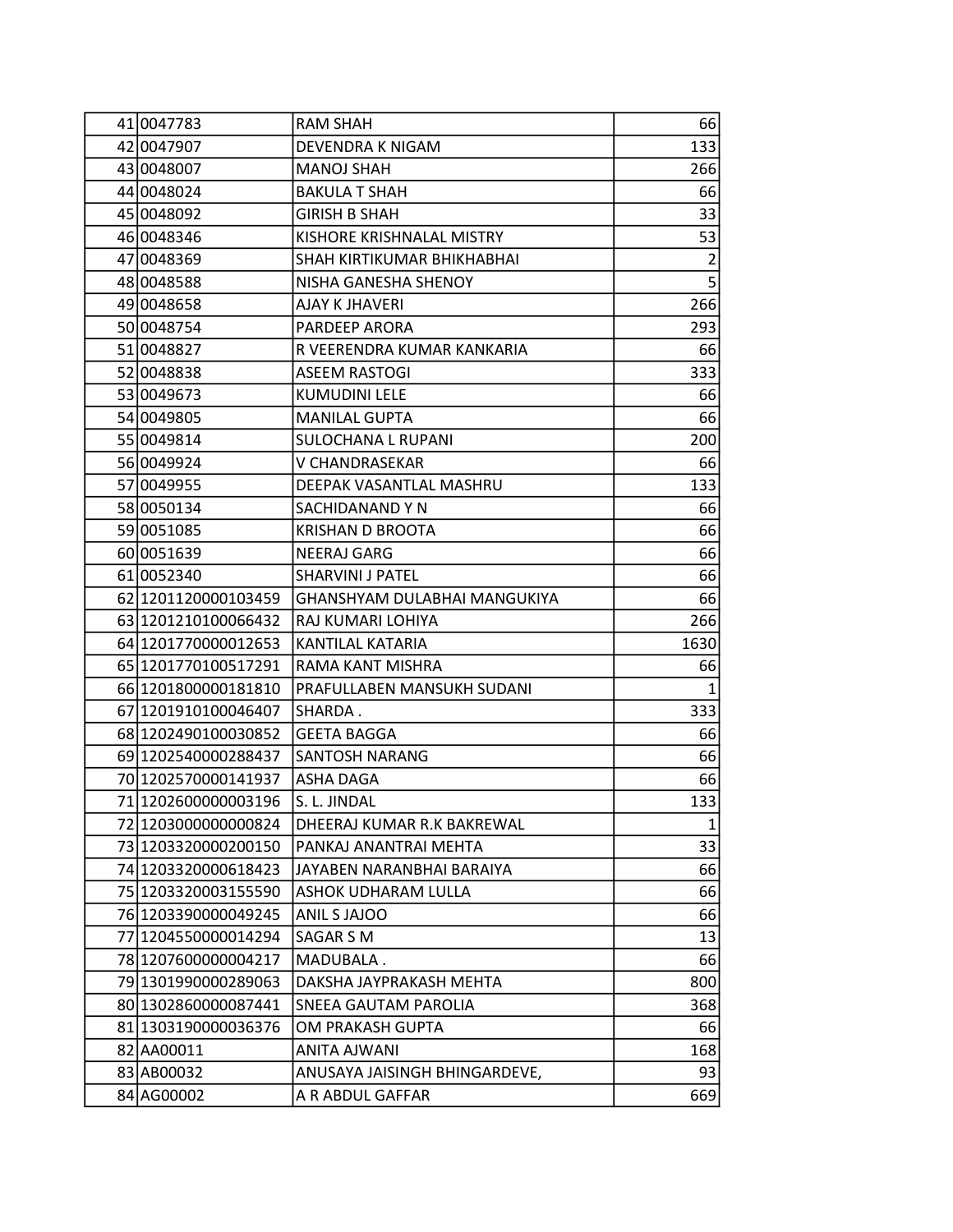| 85 AJ00023  | <b>ANJU JOSHI</b>             | 1331 |
|-------------|-------------------------------|------|
| 86 AKP0004  | <b>ANIL KUMAR</b>             | 840  |
| 87 AL00006  | ARUN V LELE                   | 266  |
| 88 AM00068  | ALOK KUMAR MAHESHWARI         | 181  |
| 89 AR25849  | ATMARAM SAHU                  | 66   |
| 90 AR25911  | <b>AYA GHOSAL</b>             | 66   |
| 91 AR27637  | ANOP KANWAR BHATI             | 66   |
| 92 AR28148  | ADITI DHAWAN                  | 66   |
| 93 AR29114  | <b>AMIT SUDHIR SHAH</b>       | 66   |
| 94 AR31002  | AKASH GHAI                    | 66   |
| 95 AR31911  | AVANI J VORA                  | 66   |
| 96 AR32266  | ANIL KUMAR G JAIN             | 66   |
| 97 AR32350  | ARUNA KUMARI YANDRAPRAGADA    | 66   |
| 98 AR34571  | <b>ARUN MITTAL</b>            | 66   |
| 99 AR35790  | AMIR CHAND KATYAL             | 66   |
| 100 AR36216 | <b>ANIL L RAMTRI</b>          | 66   |
| 101 AR36308 | ANUP AGARWALL                 | 66   |
| 102 AR37959 | A DASARAD NAIAH               | 66   |
| 103 AR38182 | ALPANA KIRANKUMAR SHAH        | 66   |
| 104 AR41689 | AMARLAL NAMAMAL               | 66   |
| 105 AR42326 | A ARAVINDAN                   | 66   |
| 106 AR42327 | A RAVINDRAN                   | 66   |
| 107 AR42882 | A K ROYCHOWDHURY              | 66   |
| 108 AR42886 | ANIL RAMANLAL YAJNIK          | 66   |
| 109 AS00094 | ADITI SUMATILAL SHAH          | 40   |
| 110 AYN0001 | <b>ALI YOUNUS</b>             | 144  |
| 111 AZ00001 | ALKA ZAMBARE                  | 74   |
| 112 BB00001 | <b>BABULAL R BAJORIA</b>      | 168  |
| 113 BD00025 | <b>BHAVANABEN C DESAI</b>     | 400  |
| 114BR26158  | <b>BABULAL SETHI</b>          | 66   |
| 115BR26278  | <b>BARJI DEVI SONI</b>        | 66   |
| 116 BR27139 | <b>BHOOP NARAIN SINGH</b>     | 66   |
| 117 BR27362 | BAGESHWARI AGARWAL            | 66   |
| 118BR28478  | BALUBHAI MAGANBHAI SHAH       | 66   |
| 119BR28655  | <b>BAPUJI BUDDA</b>           | 66   |
| 120 BR29146 | <b>BASANTKUMAR D PALRECHA</b> | 66   |
| 121 BR30673 | <b>BHARART L PARMAR</b>       | 66   |
| 122 BR30998 | <b>BRIAN ALLEN BARNES</b>     | 66   |
| 123 BR33518 | <b>BIREN M PATEL</b>          | 66   |
| 124 BR33731 | <b>BHAVANA PATEL</b>          | 66   |
| 125 BR34230 | <b>BHAGWATIBEN B PATEL</b>    | 66   |
| 126 BR34813 | <b>BHUPENDA SHUKDEV VYAS</b>  | 66   |
| 127 BR35798 | BHARTI KATARIA                | 66   |
| 128 BR37370 | <b>BHIKHAM CHAND NAKHAT</b>   | 66   |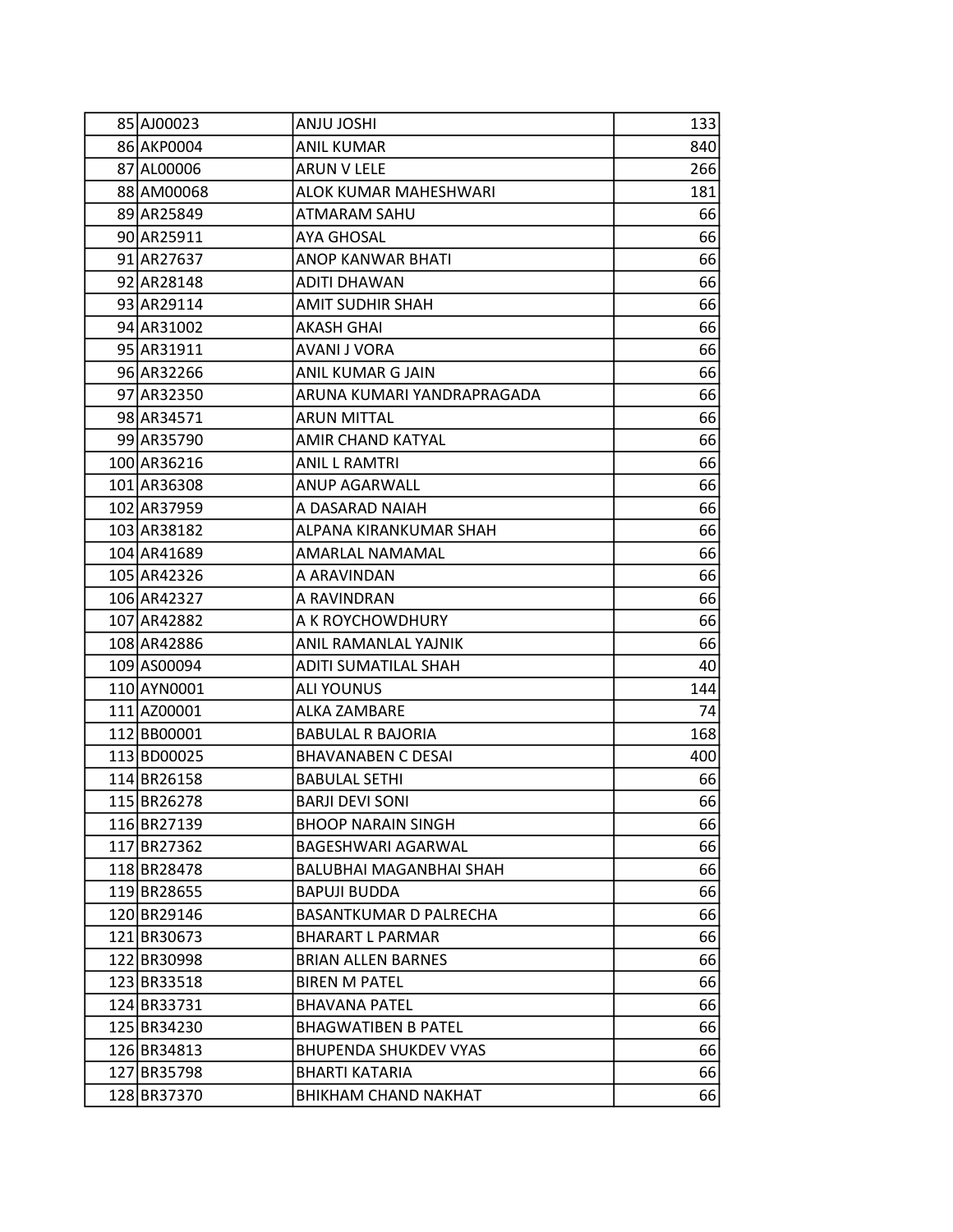| 129 BR39939 | <b>BALDEV SHARMA</b>          | 66  |
|-------------|-------------------------------|-----|
| 130 BR40362 | <b>BINDUBEN TERAIYA</b>       | 66  |
| 131 BR40528 | <b>BHARAT LAL MISHRA</b>      | 66  |
| 132 BR41429 | <b>BENARJI REDDY VINTA</b>    | 66  |
| 133 BR42559 | <b>BALRAM CHAUDHARY</b>       | 66  |
| 134 CC00001 | CHANCHALABEN AMRITLAL CHAUHAN | 168 |
| 135 CR26347 | CHAGANLAL MITTAL              | 66  |
| 136 CR29087 | C R SUBRAMANIAM               | 66  |
| 137 CR41227 | <b>CHANDAN</b>                | 66  |
| 138 CR41646 | C N PRABHAVATHI               | 66  |
| 139 DB00001 | D D BATRA                     | 168 |
| 140 DH00004 | DRUPADI NANIK HOTWANI         | 133 |
| 141 DP00013 | DHRUVKUMAR BHALCHANDRA PATHAK | 168 |
| 142 DR27742 | DEOBRAT BHADANI               | 66  |
| 143 DR27754 | <b>DUSHYANT KUMAR</b>         | 66  |
| 144 DR28676 | DESHBANDHU SHARMA             | 66  |
| 145 DR28725 | DANISH SINGH                  | 66  |
| 146 DR30784 | D MANIMEKALAI                 | 66  |
| 147 DR31269 | DIPAKBHAI RTHOD               | 66  |
| 148 DR32165 | DILIP SHANTILAL THAKKAR       | 66  |
| 149 DR32222 | DHATRI K ACHARYA              | 66  |
| 150 DR32899 | DROPADI DWARKADAS KHANNA      | 66  |
| 151 DR33550 | <b>DIPAK R THAKKAR</b>        | 66  |
| 152 DR33682 | DALPAT C VAGHELA              | 66  |
| 153 DR34694 | PRABHA PAHWA                  | 66  |
| 154 DR35264 | DEEPAK KUMAR NANDY            | 66  |
| 155 DR39346 | DHARMATMA SINGH BHATTAL       | 66  |
| 156 DR41871 | DASHRATHA RAMANILI KONDA      | 66  |
| 157 DR41920 | D V DILLI RAJA                | 66  |
| 158 GD00006 | <b>GOUTAM CHAND DHARIWAL</b>  | 368 |
| 159 GR27269 | <b>G PARIMALAM</b>            | 66  |
| 160 GR29997 | <b>GANESH SRIPATHI</b>        | 66  |
| 161 GR35155 | <b>GOPAL MAKAM</b>            | 66  |
| 162 GR35982 | GOPALBHAI D ZINZUWADIA        | 66  |
| 163 GR37397 | <b>GERTRUDE PEREIRA</b>       | 66  |
| 164 GR38646 | <b>GHANSHYAM JALAN</b>        | 66  |
| 165 GR40862 | <b>GEORGE PV</b>              | 66  |
| 166 HBN0002 | <b>HAROLD JOSEPH BURROWS</b>  | 504 |
| 167 HK00007 | HARI SHANKER KANYA            | 74  |
| 168 HR25217 | <b>HARISH SHAHIR</b>          | 66  |
| 169 HR29757 | <b>HEMANT VAIDYA</b>          | 66  |
| 170 HR31358 | HIMMATLAL KAMALIA             | 66  |
| 171 HR32059 | HITESH JOBANPUTRA             | 66  |
| 172 HR35981 | HITENDRA KUMAR D MODH         | 66  |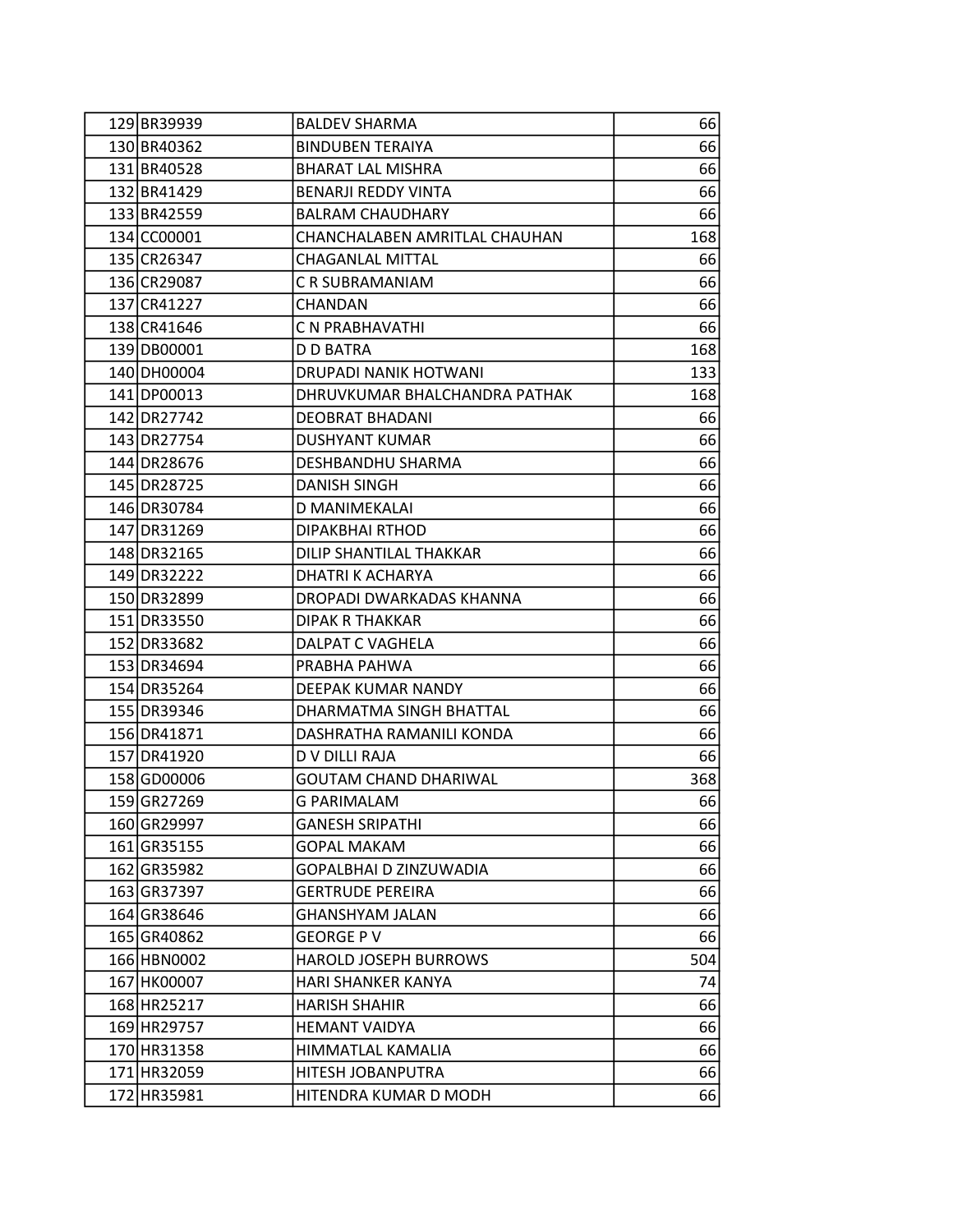| 173 HR38104            | <b>HARIVINDER SIODANA</b>             | 66             |
|------------------------|---------------------------------------|----------------|
| 174 IN30007910571968   | SANJAY LASHKARI                       | 40             |
| 175 IN30009510034576   | N Gyan Chand Jain                     | 66             |
| 176 IN30009510963217   | Jayanta Das                           | 5              |
| 177 IN30011810638439   | <b>ISHWAR LAL</b>                     | 66             |
| 178 IN30015910121326   | SHAH ATUL JAYANTILAL                  | 133            |
| 179 IN30018310643714   | MAHESH M JOGANI                       | 66             |
| 180 IN30018312145055   | HIRABEN MOHANLAL JOGANI               | 66             |
| 181 IN30021412208626   | RAMAWATAR AGRAWALA                    | 66             |
| 182 IN30021413748256   | <b>GANESH NARAYAN NAIK</b>            | 33             |
| 183 IN30023911497096   | <b>RAJESH MATHEW</b>                  | 66             |
| 184 IN30023912913415   | RAJESH DUTT SHARMA                    | 20             |
| 185 IN30032710226449   | <b>CHANDI CHARAN SEN</b>              | 4              |
|                        | <b>BLUE MOUNTAIN HOLDINGS PRIVATE</b> |                |
| 186   IN30038610025719 | LIMITED                               | 66             |
| 187 IN30039410608772   | <b>BABALDAS H PATEL</b>               | 66             |
| 188 IN 30039412077845  | MUNNI AGARWAL                         | 66             |
| 189 IN30039415661788   | <b>BOORLA VENKATESWARLU</b>           | 66             |
| 190 IN30039415698529   | PATHIREDDY VINODA                     | 66             |
|                        |                                       |                |
| 191   IN30047641107253 | KEJAL PHARMACEUTICAL PRIVATE LIMITED  | 66             |
| 192 IN30051314017736   | VIKRAM REDDY SANKEPALLY               | 8 <sup>1</sup> |
| 193 IN30051314397034   | RITIKA PAHWA                          | 33             |
| 194 IN30055610059650   | <b>MEENA CHAUDHARY</b>                | 66             |
| 195 IN30058910118946   | <b>GITA SINHA</b>                     | 66             |
| 196 IN30061010002325   | <b>CHANCHAL DEVI</b>                  | 66             |
| 197 IN30061010895434   | NAVRATNA KUMAR YADAV                  | 66             |
| 198   IN30065210030127 | RAMILA RANA                           | 16             |
| 199 IN30075711061094   | POONAM NISHIKANT SHIMPI               | 66             |
| 200 IN30097410142571   | <b>VINODKUMAR M. GOHEL</b>            | 66             |
| 201 IN30102220053127   | <b>T R RAYAPU REDDY</b>               | 66             |
| 202 IN30102220374449   | <b>KOLLI SHARADA</b>                  | 66             |
| 203 IN30102220762854   | <b>JAISHREE FOMRA</b>                 | 66             |
| 204 IN30103924327406   | HIRABHAI MAVJIBHAI ITALIA             | 133            |
| 205 IN30112715620384   | SANDHYA KHANNA                        | $\overline{2}$ |
| 206 IN30112715786048   | KUMAR VINAY KARKI                     | 66             |
| 207 IN30112716424033   | <b>KRISHNA MOHAN PRASAD</b>           | 66             |
| 208 IN30112716863556   | RAJANI DAGA                           | 66             |
| 209 IN30113513980153   | <b>EVIND CHOUDHARY</b>                | 66             |
| 210   IN30113526100309 | S RAGHAVENDRA RAO                     | 66             |
| 211 IN30127630384367   | SAVITABEN PRAVINBHAI KHANT            | 66             |
| 212 IN30127630643023   | <b>GULSHAN RAMNANI</b>                | 66             |
| 213 IN30131320968221   | NAGAPRASAD ACHYUTUNI                  | 66             |
| 214 IN30131321006541   | RAMAKRISHNA RAO MULAKALA              | 66             |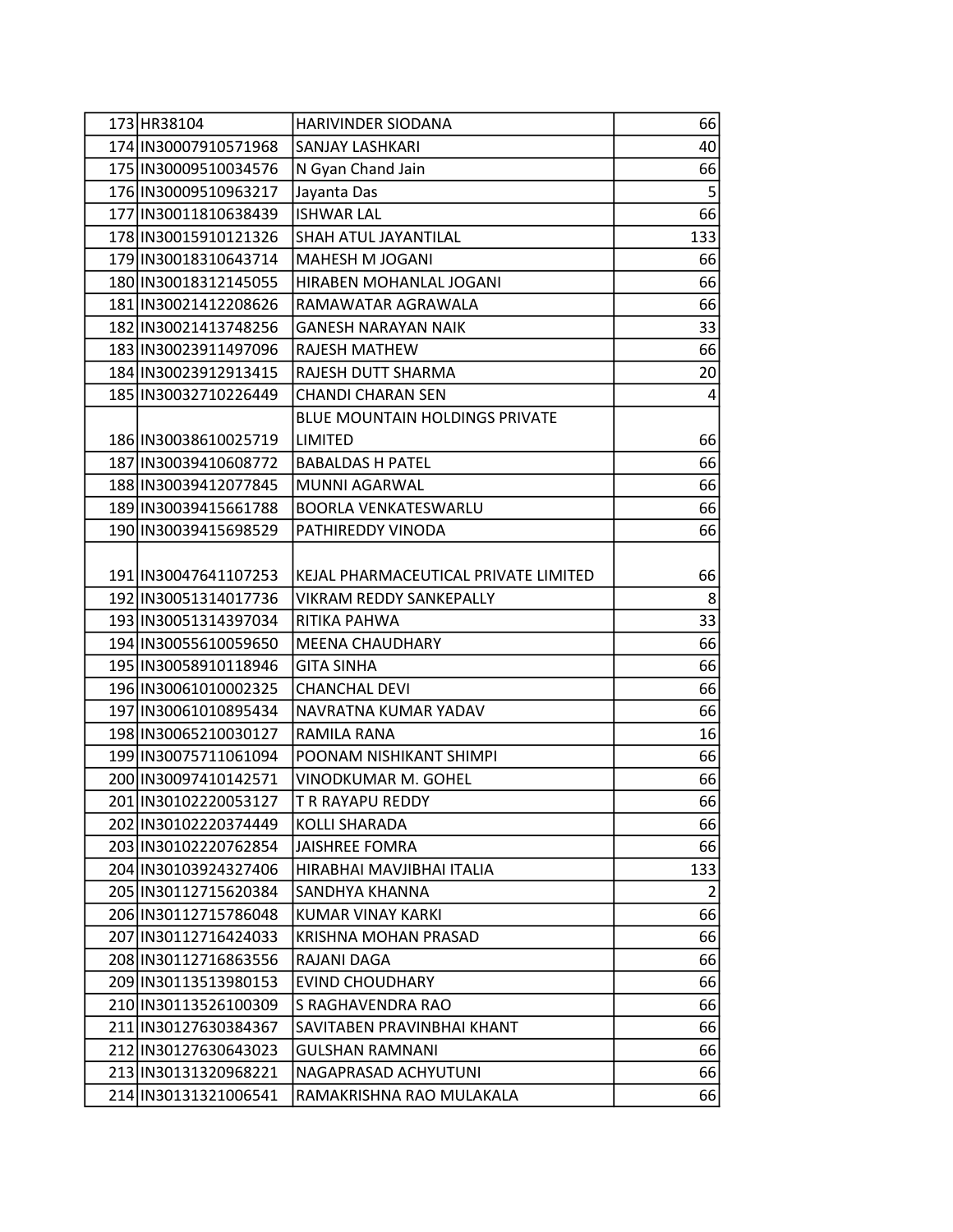| 215 IN30133017630123   | RAKESH KUMAR AGRAHARI         | 66              |
|------------------------|-------------------------------|-----------------|
| 216 IN30133018095090   | ARJUNDAS KAKURAM KESHWANI     | 133             |
| 217 IN30133018627580   | SMT. SARITA MUTREJA           | 299             |
| 218 IN30133019062709   | ARVINDKUMAR JAYANTILAL SHAH   | 33              |
| 219 IN30133021135973   | SAAD ANSARI                   | 101             |
| 220 IN30142810008315   | PARVESH BAJAJ                 | 500             |
| 221   IN30155720088383 | <b>HEM CHANDRA</b>            | $\overline{2}$  |
| 222 IN30163740011873   | PAULSON P G                   | 66              |
| 223 IN30163740119166   | <b>SENUGURU B B</b>           | 66              |
| 224 IN30163740348055   | NEDIYANCHATH CHANDRASENAN     | 168             |
| 225 IN30169610373420   | <b>BABU LAL GEHLOT</b>        | 136             |
| 226 IN30174010100333   | PAWAN KUMAR KEDIA             | 66              |
| 227 IN30226910178418   | MUKESH JAIN                   | 10 <sup>1</sup> |
| 228 IN30226911267707   | SONI NEELAMBEN MADHUSUDAN     | 172             |
| 229 IN30267932820353   | C K ABRAHAM                   | 266             |
| 230 IN30273410033334   | S PADMANABHAIAH               | 66              |
| 231 IN30311610253089   | AMJAD GANI BASATHIA           | 37              |
| 232 IN30311610441145   | AJIT KUMAR EKKA               | 66              |
| 233 IVP0002            | <b>INDUBEN ROHIT VAKIL</b>    | 53              |
| 234JP00010             | <b>JAGRUTI PARIKH</b>         | 301             |
| 235JJP00029            | <b>JUNY PICARDO</b>           | 336             |
| 236JP00030             | JYOTI JITENDRA PATEL          | 133             |
| 237JJR28477            | JAYSHREE SATISH DESAI         | 66              |
| 238JR30425             | JAYSHREE PANKAJ SHAH          | 66              |
| 239JR30511             | <b>JOLLY SUDHIRKUMAR SHAH</b> | 66              |
| 240 JR35905            | JAIWANTI MAHESHWARI           | 66              |
| 241JR35906             | JAIPARKASH MAHESHWARI         | 66              |
| 242JR36045             | JETHANAND ALIMCHANDANI        | 66              |
| 243 JS00025            | JAYANTILAL SATAPARA           | 168             |
| 244 KB00021            | KUSUM LATA BOHRA              | 34              |
| 245 KB00023            | KALAVATI K BROACHWALA         | 120             |
| 246 KDP0001            | KRISHNA PRIYA G DHOOT         | 368             |
| 247 KJ00022            | <b>KUM JAIN</b>               | 66              |
| 248 KJN0003            | KIRANKUMAR JASANI             | 1037            |
| 249 KP00011            | <b>KALPESH PATEL</b>          | 168             |
| 250 KP00060            | KHEMABHAI PATEL               | 240             |
| 251 KR25335            | KAUSTUBH SAVE ASHOK           | 66              |
| 252 KR30110            | KANTA GANDHI                  | 66              |
| 253 KR30421            | KAISER AHMED                  | 66              |
| 254 KR30854            | KANTILAL PADAMSHI SHAH        | 66              |
| 255 KR30958            | KAMLESH ACHARYA               | 66              |
| 256 KR31268            | KASHMIRABEN RATHOD            | 66              |
| 257 KR31477            | KALYANI PINJALA               | 66              |
| 258 KR34880            | KANTILAL G VIRA               | 66              |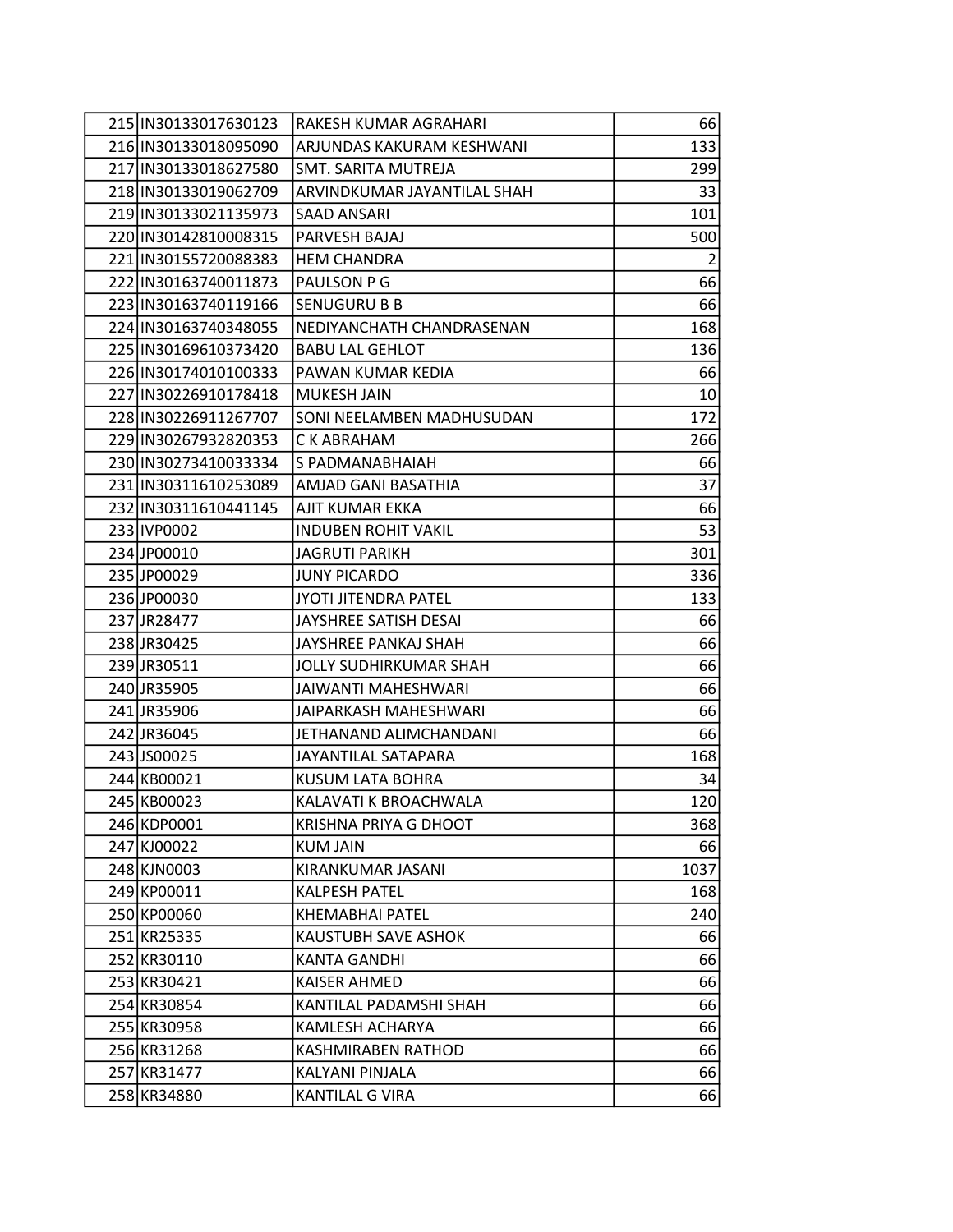| 259 KR35119 | KISHANBHAI C SHAH                | 66  |
|-------------|----------------------------------|-----|
| 260 KR35705 | KAMAL KUMAR AGARWAL              | 66  |
| 261 KR36509 | KAILASH KUMAR                    | 66  |
| 262 KR37294 | KASHIRAM D CHAVAN                | 66  |
| 263 KR39710 | <b>KRISHNAN HARIHARAN</b>        | 66  |
| 264 KR39938 | KAPIL JAISWAL                    | 66  |
| 265 KR41936 | KANSARI DAS                      | 66  |
| 266 KR42367 | L N S RAJAN                      | 66  |
| 267 KR42404 | KRISHNAM RAJU PENUMATCHA         | 66  |
| 268 KR42813 | <b>KR DEEPIKA SONI</b>           | 66  |
| 269 KSN0009 | KOLAZHI RAMAIYER VAIDYANATHA S   | 72  |
| 270 KU00002 | KETANKUMAR UPADHYAYA             | 21  |
| 271 KU00005 | KAMLESH P UPADHYAYA              | 34  |
| 272 LB00005 | LT COL AD BATRA                  | 168 |
| 273 LC00002 | <b>LESTER COLACO</b>             | 266 |
| 274 LR25323 | LINUS PATEL GOMES                | 66  |
| 275 LR32413 | LATA GOEL                        | 66  |
| 276 LR40766 | LAKSHMI HANUMANMMA               | 66  |
| 277 LR40857 | <b>LAGI THOMAS</b>               | 66  |
| 278 LR41445 | LAKSHMI PRASADA RAO AMARA        | 66  |
| 279 LR41907 | LAL CHAND                        | 66  |
| 280 MI00001 | <b>MANISH INNANI</b>             | 33  |
| 281 MP00043 | <b>MOTIBEN GIRDHARDAS PAREKH</b> | 351 |
| 282 MR25271 | <b>MANIK SHAH</b>                | 66  |
| 283 MR25417 | <b>MARIAM MANIE</b>              | 66  |
| 284 MR26136 | MANJULATA BANTHIA                | 66  |
| 285 MR26234 | <b>MANJULA SOMA</b>              | 66  |
| 286 MR26623 | MAYA DANGAYECH                   | 66  |
| 287 MR26690 | <b>MAYA SARKAR</b>               | 66  |
| 288 MR28873 | <b>MOHINDER KUMAR</b>            | 66  |
|             |                                  |     |
| 289 MR29528 | MILANKANTI GHOSH                 | 66  |
| 290 MR31735 | MEENA PARSOTAM VANKAR            | 66  |
|             |                                  |     |
| 291 MR32663 | MUKESHKUMAR KANTILAL MANDALAYW   | 66  |
| 292 MR32994 | <b>MAHESH L PARIKH</b>           | 66  |
| 293 MR33950 | <b>MANOJ RAWAL</b>               | 66  |
| 294 MR34414 | MAHENDRA KANTILAL SHETH          | 66  |
| 295 MR35024 | MEGHA M GAOKAR                   | 66  |
| 296 MR35265 | <b>MANDAKINI</b>                 | 66  |
| 297 MR35747 | MOHD MONOWAR                     | 66  |
| 298 MR36772 | <b>MIRA GUPTA</b>                | 66  |
| 299 MR38101 | MEHBOOB AHMEDALI VERSY           | 66  |
| 300 MR38243 | PANKAJ MEHTA                     | 66  |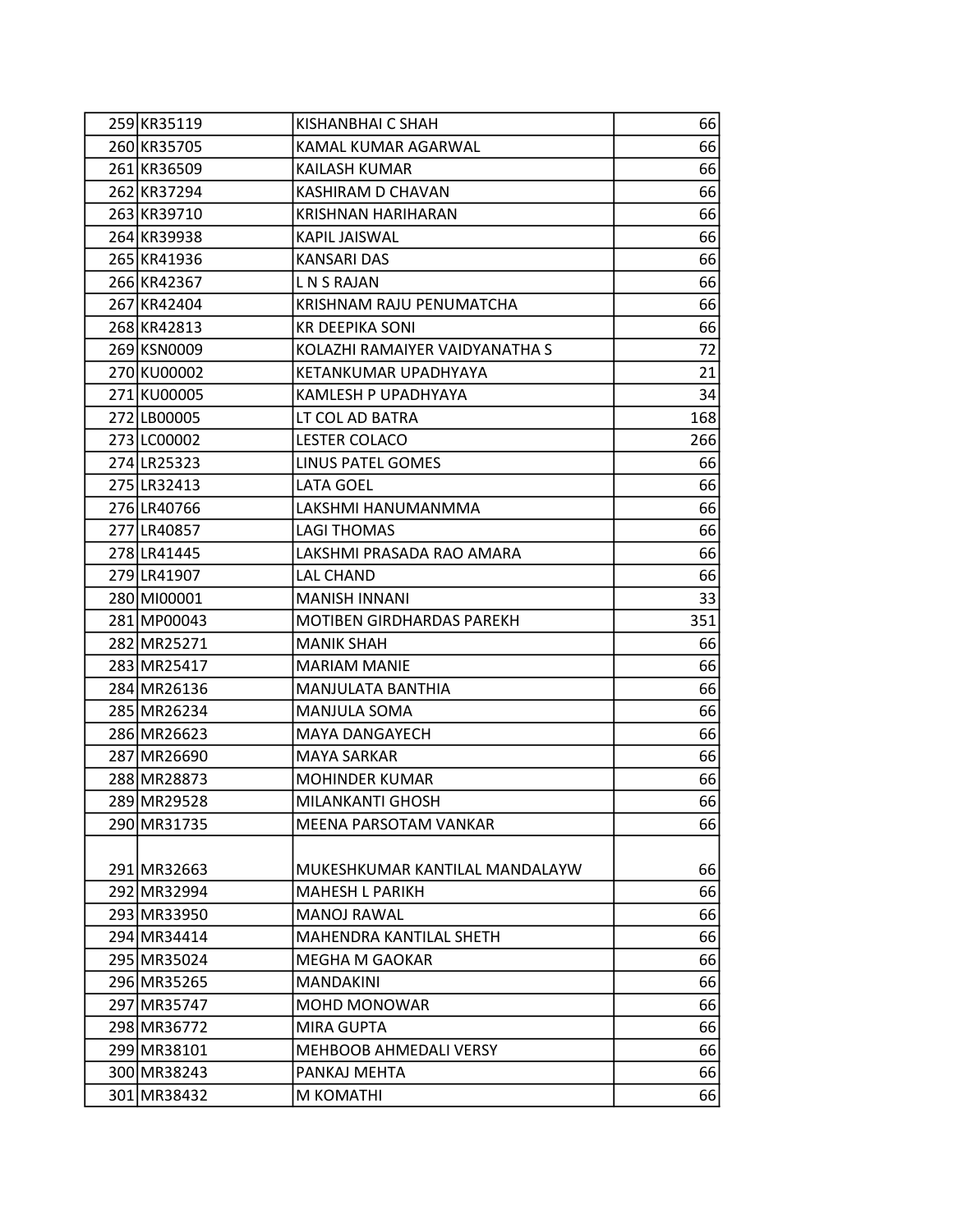| 302 MR39421 | <b>MANOHAR DEVJI VAITY</b>  | 66  |
|-------------|-----------------------------|-----|
| 303 MR39871 | <b>MADHAVA RAO PULLURI</b>  | 66  |
| 304 MR41369 | <b>MUKESH BHUTRA</b>        | 66  |
| 305 MR41652 | M N CHANDRASEKARAN          | 66  |
| 306 MR41908 | SEEMA KUMARI                | 66  |
| 307 MR41909 | <b>NEELAM KUMARI</b>        | 66  |
| 308 MR41910 | NITA KUMARI                 | 66  |
| 309 MR42149 | <b>MASUD HUSSAIN</b>        | 66  |
| 310 MS00027 | MAHIYUDIN A SAIYAD          | 168 |
| 311 MS00030 | MAMTA JIGNESH SHAH          | 402 |
| 312 MS00062 | MEENA ATULKUMAR SHAH        | 368 |
| 313 MS00086 | MUNIRA M SAIYAD             | 168 |
| 314 MS00100 | MOHITKUMAR SANEJA           | 400 |
| 315 NC00010 | NILESH CHATWANI             | 21  |
| 316 NK00021 | NIRMALABEN J KHAMBHATTA     | 66  |
| 317 NK00023 | NOSHIR RATANSHAH KHAMBHATA  | 301 |
| 318 NM00004 | NARENDRAKUMAR K MEHTA       | 34  |
| 319 NP00025 | <b>NALAXI V PATEL</b>       | 88  |
| 320 NR00001 | N K RAMESH                  | 66  |
| 321 NR26029 | <b>NEELIMA GUPTA</b>        | 66  |
| 322 NR26651 | NARESH KUMAR JAIN           | 66  |
| 323 NR28612 | NALINBHAI K VALIA           | 66  |
| 324 NR29370 | <b>NEERA MATHUR</b>         | 66  |
| 325 NR29530 | <b>NALINI NARULA</b>        | 66  |
| 326 NR29923 | N SATHYANARAYANA            | 66  |
| 327 NR30447 | <b>NEELA N SHAH</b>         | 66  |
| 328 NR31789 | NANDKUMAR KHANDELWAL        | 66  |
| 329 NR33951 | <b>NITIN RAWAL</b>          | 66  |
| 330 NR35277 | NAGAPPA PAPPU BANGERA       | 400 |
| 331 NR35717 | NILIMA KUNDALIA             | 66  |
| 332 NR37347 | <b>NANDAKUMAR</b>           | 66  |
| 333 NR38121 | NEELA KARIA                 | 66  |
| 334 NR39832 | NARENDER MULKA              | 66  |
| 335 NR41229 | NAGAMANI C                  | 66  |
| 336 NR41561 | <b>NAVNEET NAGPAL</b>       | 66  |
| 337 NR42960 | NANDAKUMAR MENON            | 66  |
| 338 NS00037 | NILESH AVANIKANT SHAH       | 336 |
| 339 OR36997 | OWAIS AHMAD                 | 66  |
| 340 PA00009 | POONAM K ARORA              | 501 |
| 341 PB00010 | POONAM BANSAL               | 168 |
| 342 PB00021 | PUSHPA B BAJORIA            | 101 |
| 343 PJ00017 | PRAVEEN JAIN                | 333 |
| 344 PKN0002 | PRAKASH KAMALAKAR KARKHANIS | 504 |
| 345 PR26240 | POLSANI ANASUYA DEVI        | 66  |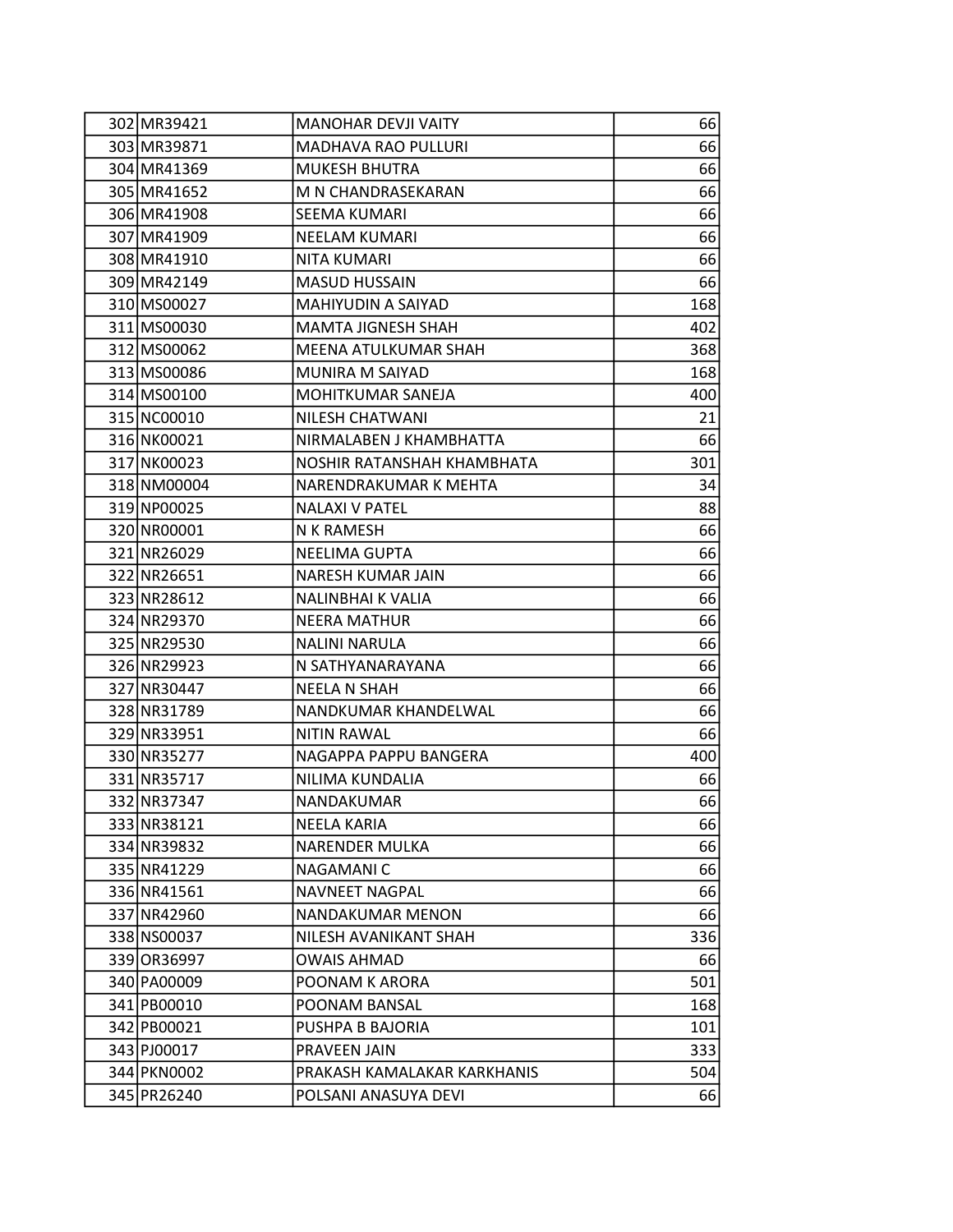| 346 PR27000 | PUSHPADEVI OSWAL           | 66  |
|-------------|----------------------------|-----|
| 347 PR29421 | PRAVEEN JAIN               | 66  |
| 348 PR30521 | PRAKASH H SHAH             | 66  |
| 349 PR32250 | P V KASHI RAMA             | 66  |
| 350 PR34961 | PRAFULLA DAVDA             | 66  |
| 351 PR36396 | PRAKASH R PRABHU           | 66  |
| 352 PR37069 | PRAFUL V SHAH              | 66  |
| 353 PR37908 | PAVITHRA P NAYAK           | 66  |
| 354 PR39840 | PARVATHANENI SUDHIR BABU   | 66  |
| 355 PR42536 | PRASHANT P NANKAR          | 66  |
| 356 PR42538 | PANDIT T N                 | 66  |
| 357 PS00088 | PARESH B SHAH              | 200 |
| 358 RA00024 | RAMESHKUMAR AHLUWALIA      | 114 |
| 359 RA00025 | RAMILA BHAGWANJI ADESHRA   | 168 |
| 360 RB00011 | RAKESH BHATIA              | 136 |
| 361 RJ00017 | RAM AWATAR JOSHI           | 368 |
| 362 RK00059 | RAMESH DEVCHANDRA KALOKH   | 66  |
| 363 RM00046 | RUMI KEKI MOTASHAW         | 64  |
| 364 RM00055 | <b>RUMI KEKI MOTASHAW</b>  | 106 |
| 365 RMN0003 | RAMESH BANTVAL MALLYA      | 200 |
| 366 RP00008 | RAJESH PATEL               | 48  |
| 367 RR25195 | RENUKA ADVANI              | 66  |
| 368 RR25743 | RAMAMANI                   | 66  |
| 369 RR25867 | RAGHUBAR PRASAD GUPTA      | 66  |
| 370 RR27481 | RATNA BHATTACHARYYA        | 66  |
| 371 RR27900 | <b>RINUKU GOEL</b>         | 66  |
| 372 RR28187 | RADHA KRISHAN MEHRA        | 66  |
| 373 RR29564 | <b>RAMAVTAR</b>            | 66  |
| 374 RR30785 | R SAKUNTALA                | 66  |
| 375 RR32040 | RASHMI JAYANTILAL BAGADIA  | 66  |
| 376 RR32292 | <b>RASILA</b>              | 66  |
| 377 RR32977 | RASILA RAMESH VIRA         | 66  |
| 378 RR33062 | RATAN JAGANI               | 66  |
| 379 RR34512 | RATANLAL SHAH              | 66  |
| 380 RR35856 | ROSHANLAL GOYAL            | 66  |
| 381 RR39027 | <b>RAJINDER SINGH GILL</b> | 66  |
| 382 RR40421 | RASILA PATEL               | 66  |
| 383 RR40586 | <b>RAM PANDEY</b>          | 66  |
| 384 RR41377 | RAJENDRA BHUTRA            | 66  |
| 385 RR41557 | RAJMALJI JAIN              | 66  |
| 386 RR42328 | R MANI MEKALAI             | 66  |
| 387 RS00019 | RAJENDRA SHASHIKANT SHAH   | 168 |
| 388 RS00063 | RANJANBEN VASNTRAI SHAH    | 48  |
| 389 RS00067 | RASIKLAL ZAVERCHAND SHAH   | 34  |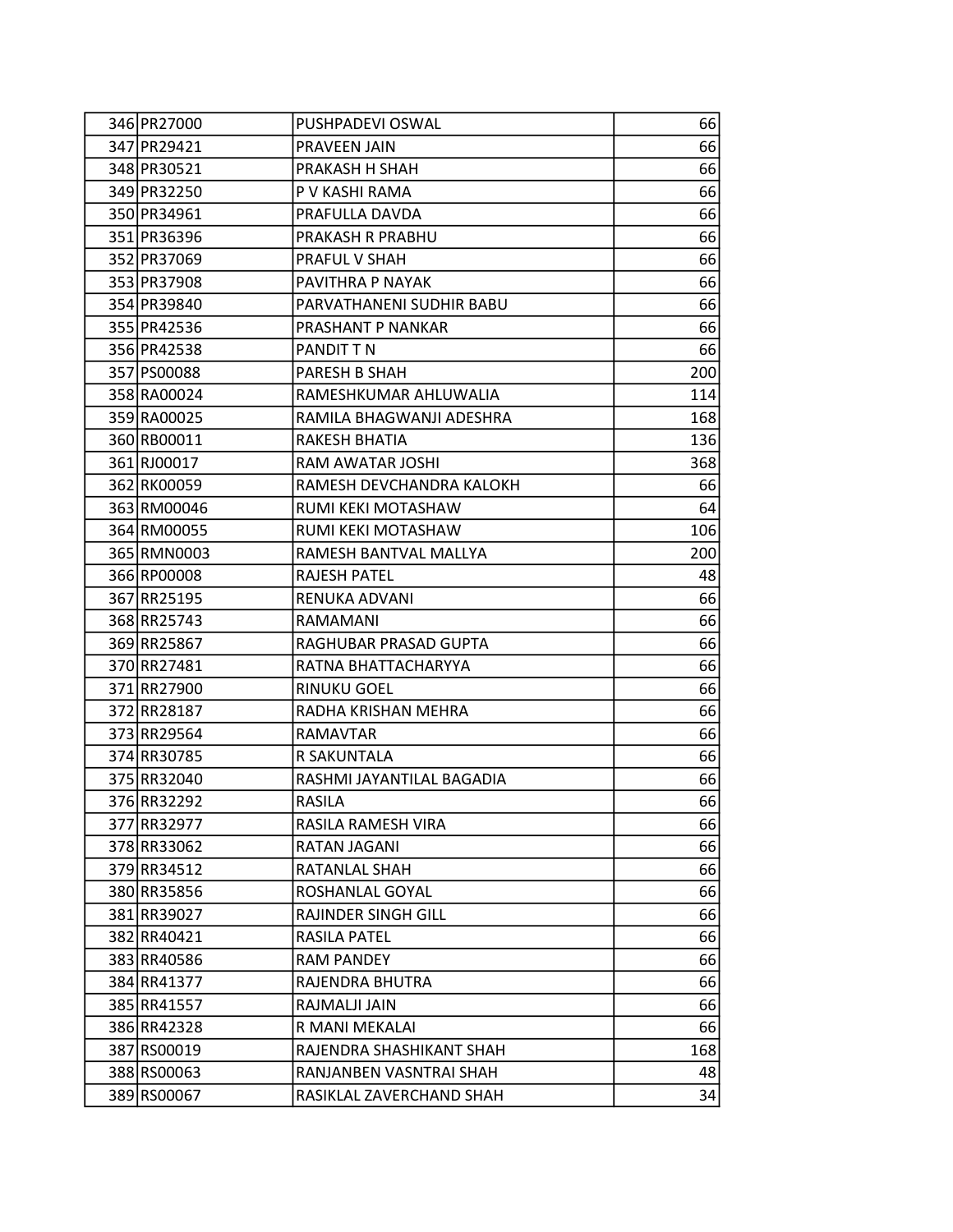| 390 RSN0006 | RAMNIKLAL RATILAL SONI      | 1008           |
|-------------|-----------------------------|----------------|
| 391 SA00017 | SAYEED HASAN ANSARI         | $\overline{2}$ |
| 392 SCN0005 | <b>SYED ABDUL CADER</b>     | 504            |
| 393 SD00050 | SHRIDHAR VITTHAL DIVEKAR    | 42             |
| 394 SD00051 | SARIKA A. DUBE              | 130            |
| 395 SDP0005 | <b>SWETA G DHOOT</b>        | 368            |
| 396 SG00009 | <b>SARLA GOEL</b>           | 34             |
| 397 SG00032 | <b>SHARAD GANDHI</b>        | 200            |
| 398 SG00045 | <b>SUBHASH GUPTA</b>        | 26             |
| 399 SGP0003 | SUNIL KUMAR GAGGAR          | 66             |
| 400 SI00002 | <b>SHAIKH ISMAIL</b>        | 133            |
| 401 SK00035 | SHANTA KHANNA               | 168            |
| 402 SKN0004 | SHAH ASHOKKUMAR KESHAVLAL   | 336            |
| 403 SM00067 | SRI RAM MAHESHRI            | 34             |
| 404 SO00002 | S K OBEROI                  | 48             |
| 405 SP00038 | SHRINIWAS PAI               | 234            |
| 406 SR25582 | SUJAL ROHITKUMAR RINGWALA   | 66             |
| 407 SR26510 | SANDEEP LODHA               | 66             |
| 408 SR28186 | SACHINA MEHRA               | 66             |
| 409 SR28430 | SAPAN NARENDRA SHAH         | 66             |
| 410 SR28431 | <b>SWATI NARENDRA SHAH</b>  | 66             |
| 411 SR29218 | SHIV SHANKER VERMA          | 66             |
| 412 SR29291 | <b>SUNJAY KUMAR BAGRA</b>   | 66             |
| 413 SR29492 | SANJEEV KUMAR GUPTA         | 66             |
| 414 SR30606 | SRINIVASULU BATCHU          | 66             |
| 415 SR31965 | SUMITRA V DANGODRA          | 66             |
| 416 SR32323 | SHASHI KALA                 | 66             |
| 417 SR32341 | SIVARAMA K.PRASAD KANDUKURI | 66             |
| 418 SR32477 | SRILATHA VANKAYALAPATI      | 66             |
| 419 SR32594 | S VIJAYAKUMARI              | 66             |
| 420 SR33681 | <b>SMITA PATEL</b>          | 66             |
| 421 SR33923 | SANTOSHKUMAR N PUGALIA      | 66             |
| 422 SR34680 | <b>SURESH CHAND MODI</b>    | 66             |
| 423 SR34837 | <b>SURESH GOPINATH</b>      | 66             |
| 424 SR35137 | SETHA KISHORE               | 66             |
| 425 SR35237 | <b>SUKESH GUGNANI</b>       | 66             |
| 426 SR35702 | sumantha                    | 66             |
| 427 SR35799 | <b>SUSHMA VERMA</b>         | 66             |
| 428 SR36202 | <b>SHAVALI SHAIK</b>        | 66             |
| 429 SR37229 | SHASHI PANDYA               | 66             |
| 430 SR38214 | KUMUD KUMARI JAIN           | 66             |
| 431 SR38758 | SIMITA GANGAWANI            | 66             |
| 432 SR38899 | SHYAM MOHAN RAO CHEPUR      | 66             |
| 433 SR39703 | <b>SIMON DANIEL</b>         | 66             |